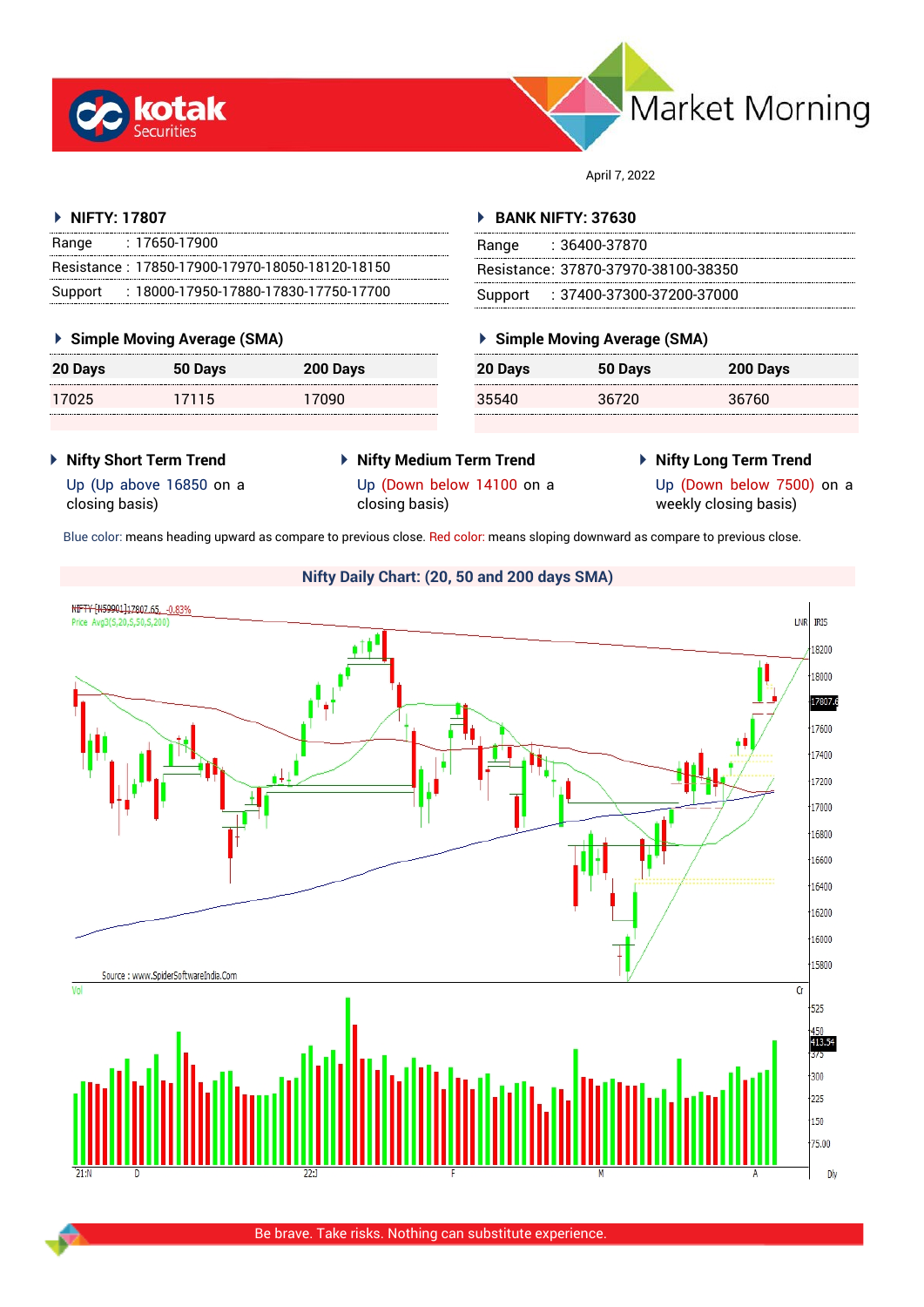## **Market Analysis**

day's lowest levels at 17807 and Sensex was also at the day's lowest levels at 59610 while closing. Due to weak **Nifty/Sensex Daily View:** On the second consecutive day, the Nifty and Sensex closed lower. Nifty closed at the global market sentiment, our market opened with a gap down and after post weak opening the entire day it hovered within the range of 17780-17900/59500-59900 Among sectors, private banks, IT, and selective financial stocks witnessed technical sell-off whereas despite weak market momentum PSU Banks and Metal stocks outperformed both the indices rallied over 1 per cent.

Technically, the intraday texture of the market is still on the downside and a fresh pullback rally is possible only after the 17900/59900 breakout. For the traders, 17900/59900 would act as an immediate hurdle, below the same the weak formation is likely to continue till 17700-17650/59300-59150. on the flip side, above 17900/59900 the index could move up to 17820-17865/60200-60500. The nifty/ Sensex is having strong support between 17650- 17700/59300-59150 hence contra traders can take long bets near 17650/59150 with strict 17600/59000 support stop loss.

## **RATING SCALE (PRIVATE CLIENT GROUP)**

**BUY** – A condition that indicates a good time to buy a stock. The exact circumstances of the signal will be determined by the indicator that an analyst is using. **SELL** – A condition that indicates a good time to sell a stock. The exact circumstances of the signal will be determined by the indicator that an analyst is using. **Stop Loss Order** – An instruction to the broker to buy or sell stock when it trades beyond a specified price. They serve to either protect your profits or limit your losses.

### **FUNDAMENTAL RESEARCH TEAM (PRIVATE CLIENT GROUP)**

Head of Research Auto & Auto Ancillary Transportation, Paints, FMCG Banking & Finance [shrikant.chouhan@kotak.com](mailto:shrikant.chouhan@kotak.com) arun.agarwal@kotak.com agarwal.amit@kotak.com Hemali.Dhame@kotak.com

**Jatin Damania Purvi Shah Rini Mehta K. Kathirvelu** Metals & Mining, Midcap Pharmaceuticals Research Associate Support Executive jatin.damania@kotak.com [purvi.shah@kotak.com](mailto:purvi.shah@kotak.com) rini.mehta@kotak.com [k.kathirvelu@kotak.com](mailto:k.kathirvelu@kotak.com) +91 22 6218 6440 +91 22 6218 6432 +91 80801 97299 +91 22 6218 6427

**Sumit Pokharna Pankaj Kumar** Oil and Gas, Information Tech Construction, Capital Goods & Midcaps

+91 22 6218 5408 +91 22 6218 6443 +91 22 6218 6439 +91 22 6218 6433

sumit.pokharna@kotak.com pankajr.kumar@kotak.com +91 22 6218 6438 +91 22 6218 6434

**Shrikant Chouhan Arun Agarwal Amit Agarwal, CFA Hemali Dhame**

## **TECHNICAL RESEARCH TEAM (PRIVATE CLIENT GROUP)**

**Shrikant Chouhan Amol Athawale Sayed Haider**

[shrikant.chouhan@kotak.com](mailto:shrikant.chouhan@kotak.com) [amol.athawale@kotak.com](mailto:amol.athawale@kotak.com) Research Associate +91 22 6218 5408 +91 20 6620 3350 [sayed.haider@kotak.com](mailto:sayed.haider@kotak.com)

+91 22 62185498

## **DERIVATIVES RESEARCH TEAM (PRIVATE CLIENT GROUP)**

+91 79 6607 2231 +91 22 6218 5497 +91 33 6615 6273

**Sahaj Agrawal Prashanth Lalu Prasenjit Biswas, CMT, CFTe** [sahaj.agrawal@kotak.com](mailto:sahaj.agrawal@kotak.com) [prashanth.lalu@kotak.com](mailto:prashanth.lalu@kotak.com) [prasenjit.biswas@kotak.com](mailto:prasenjit.biswas@kotak.com)